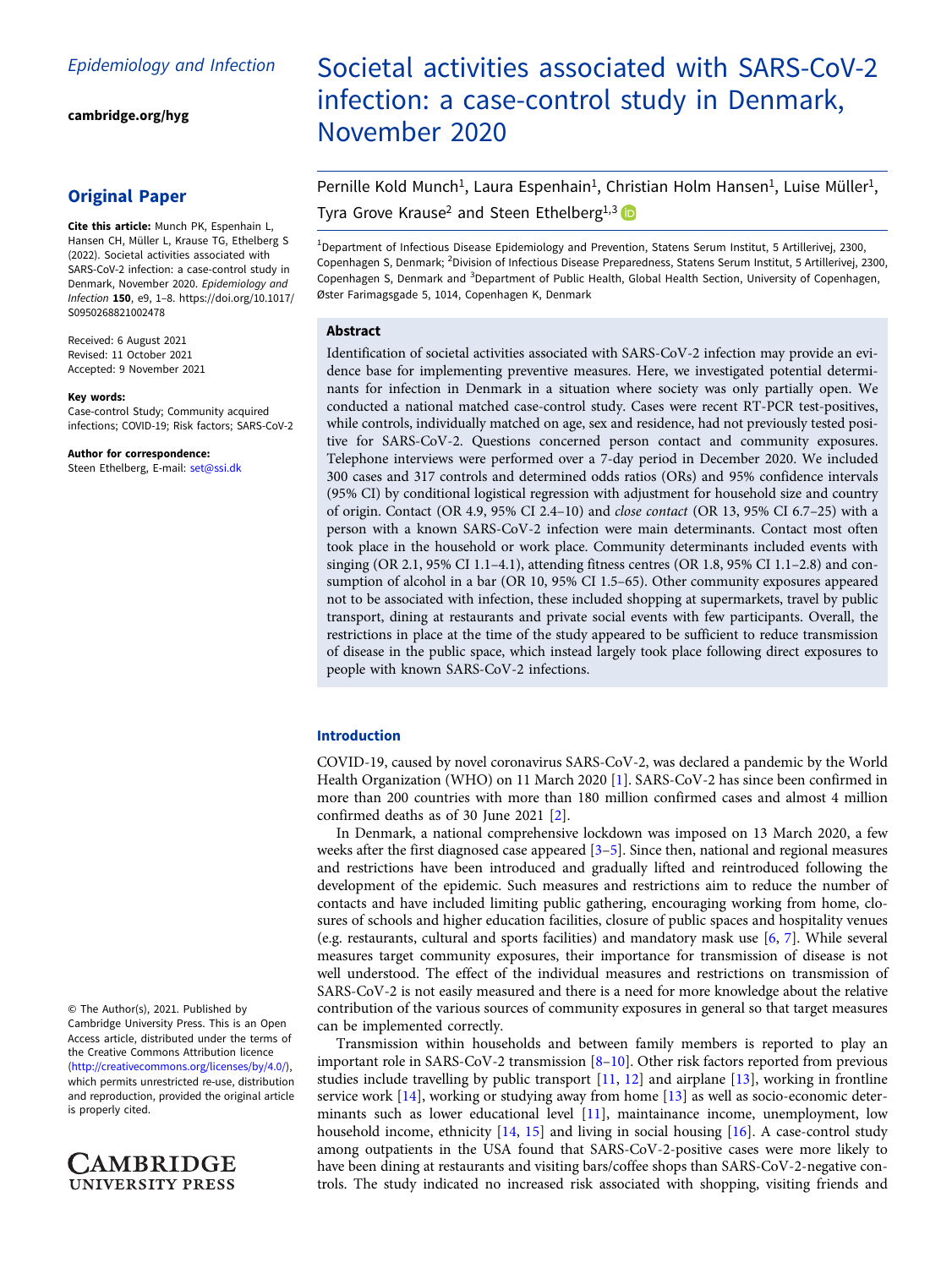family and use of public transport [[17\]](#page-7-0). Another case-control study among French adults found a risk associated with several community exposures including attending public or private gatherings, bar and restaurant visits, and indoor sport activities [\[18](#page-7-0)].

Here, we aimed to identify societal activities associated with SARS-CoV-2 infection in Denmark in the adult population. The study was performed early December 2020, in a situation where a number of societal restrictions were imposed and while wild-type SARS-CoV-2 (Wuhan variant) was the predominant strain in circulation and before vaccinations had begun.

# Methods

#### Study design and participants

We conducted a national individually matched case-control study to assess associations of community and contact exposures with SARS-CoV-2 infection in the adult population. In the study period, free-of-cost RT-PCR tests were offered to all Danes from public test stations [[19\]](#page-7-0). All test results were stored in a person identifiable format in a national database [[20\]](#page-7-0), from where eligible cases were extracted. Eligible cases were persons residing in Denmark aged 18–65 years with domestically acquired, RT-PCR-confirmed SARS-CoV-2 infection with a sample date in the period from 4 to 6 December 2020 (both days included). We aimed to include one matched control person per case. Controls were matched to cases by one year age intervals, sex (two levels) and municipality (98 levels) and were extracted from the Danish Civil Registration System [[21\]](#page-7-0). Cases and controls were interviewed via telephone from 9 to 15 December by a sub-contracted polling company. Cases and controls were excluded if they had stayed overnight outside of Denmark, had been hospitalised for more than 12 h in the period of interest, or were unable to complete the interview, e.g. because of limited Danish language skills. Controls were excluded if they had an RT-PCR-confirmed SARS-CoV-2 infection recorded in the national laboratory database at any time prior to 8 December 2020, or reported at the interview that they had tested SARS-CoV-2-positive by RT-PCR at any time prior to the interview.

# Exposures included in the questionnaire

A short tailored questionnaire was developed and set up using a web-based survey tool. Trained interviewers carried out the inclusion procedure and interviews via telephone. The questionnaire included questions on a range of contact and community exposures in the 14-day period prior to symptom onset or test date for cases or the equivalent 14-day period for their matched controls. Contact exposures included close contact/other contact with a person with known SARS-CoV-2 infection. We used the close contact definition set by Danish authorities: exposure to a household member, direct physical contact (e.g. hugging), unprotected and direct contact with secretions from an infected person, having been within a distance of <1 m for more than 15 min, or caring for COVID-19 patients where the prescribed protective equipment had not been used. Other contact was defined as contact with a person with known SARS-CoV-2 infection. Further, we collected information on number of contacts during work or education, and the number of close contacts (10 or less, 11–20, 21–50, or more than 50).

Community exposures included activities as dining at restaurants, going to bars, shopping, participating in sport activities, and religious events and events with singing, etc., along with

question on if this took place indoors or outdoors, or involved consumption of alcohol. Cases were additionally asked about suspected place of infection, symptoms and symptom onset. Questions on community exposures could generally be answered on a scale from 'never', 'one-two times', 'three or more times' (for public transport 'never', 'one-two times', 'three-six times' or 'seven or more times'; for private social events: 'less than 10', '10–20' or 'more than 20 people'). Lastly, we collected information about the degree to which recommendations concerning prevention of infection were followed; these included washing hands and wearing face mask with response options ranging from always to never (four categories). From the Danish Civil Registration System, we collected data on country of origin (three levels: Danish, first or second generation western, or non-western, immigrant) and household size (number of registered persons on the same address, five levels: 1, 2, 3, 4,  $\geq$ 5 persons).

## Power calculation and data collection

The required sample size was calculated based on an expected restaurant visit frequency of 10% among controls [\[22](#page-7-0)]. With a power of 80%, an  $\alpha$ -level of 0.05 and an odds ratio to detect at 2, we needed 566 participants following standard sample size formulae for unmatched case-control studies [\[23\]](#page-7-0). We aimed to include 600 (300 cases and 300 controls). For cases, we expected a 20% inclusion rate, and therefore randomly extracted 1500 cases (out of 3919 persons testing positive during the four days).

We aimed to include the first 300 cases with a valid publicly available phone number. At least two attempts were made to call each eligible case and control each day. Matched controls were contacted after a case interview had been completed.

### Data analysis

We compared basic demographic characteristics (age, sex, region and country of origin) of included cases with all confirmed cases from the population using Pearson's  $\chi^2$  test. We compared exposures reported by cases with those of controls using conditional logistic regression. For second level questions that were only asked to participants answering yes to overall questions, matched analyses could not be performed and instead adjustment for the matching variables was performed using logistic regression. Throughout, we present matched odds ratios (mOR) or odds ratios adjusted for the matching variables (OR) with 95% confidence intervals (95% CI). All analyses were furthermore adjusted for country of origin and household size.

For the analyses, answers to community exposures were dichotomised as 'never'  $v_s$ . 'one or more times' during the  $14$ days before illness onset. To avoid diluting a potential association with community exposures, we excluded cases (and their matched controls) who reported to be infected in their household. Statistical analyses were conducted using STATA version 14.2.

# COVID-19 measures and restrictions in place, November 2020

During the study period, the following restrictions were imposed. The maximum number of people allowed to gather publicly was 10; the same was recommended in private homes. Further, citizens were recommended to have a maximum of 10 close contacts. The maximum number of people who could gather was also applicable at sport facilities, restaurants, etc. Where possible, citizens were recommended to work from home.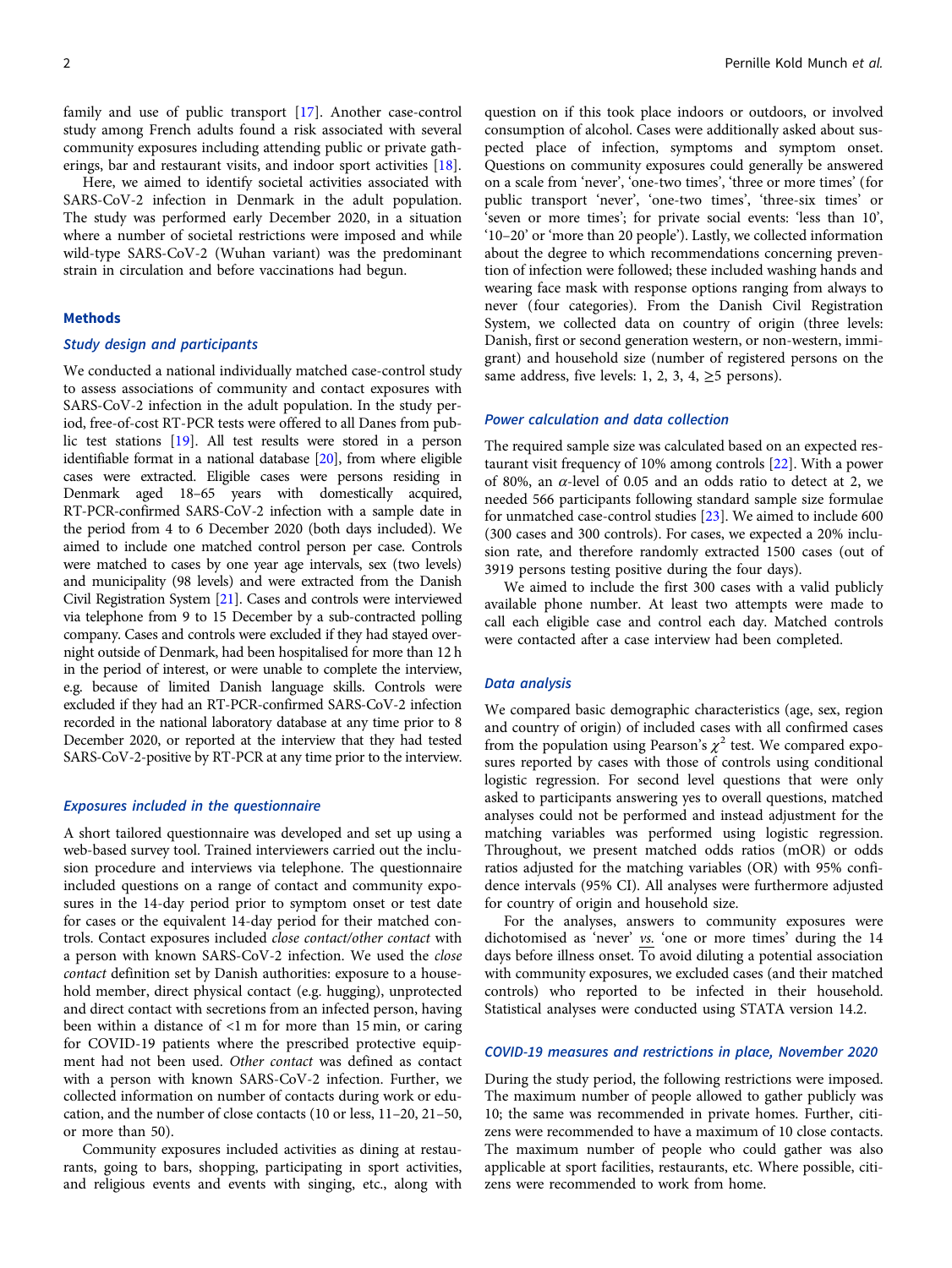

Fig. 1. Flow diagram depicting inclusion of cases and control during data collection.

Restaurants, cafes, bar, etc., had to close at 10 pm and it was mandatory to wear a face mask indoors, except when seated. Discotheques and nightclubs were closed. In retail shops, face mask or face shields were mandatory and no sale of alcohol was allowed after 10 pm. At professional sport events, a maximum of 500 seated people could gather (facing the same direction). The same was applicable for religious events and cultural events. At all other indoor public places, face masks were mandatory (public transport, cultural events, sport facilities, health care setting, etc.) [[24](#page-7-0)].

To prevent the spread of SARS-CoV-2, the Danish Health Authority recommended to (1) stay home if having symptoms of COVID-19, (2) wash hands often and use hand sanitiser, (3) cough or sneeze in the sleeve, (4) limit physical contact, (5) clean indoor areas thoroughly, and (6) keep 1 m distance and ask others to be considerate [\[25](#page-7-0)].

#### Results

A total of 300 cases and 317 matched control persons were included in the study (Fig. 1). There was no difference in country of origin, employment and household size between cases and controls ([Table 1\)](#page-3-0). Of the 1 500 extracted cases, 961 (64%) had a valid publicly available phone number. Of those, 77 (8.0%) cases refused to participate, 505 (53%) did not pick up the phone, 68 (7.1%) did not have time to participate. Cases in the age group of 18–29 years and with a country of origin different from Danish were overrepresented among people for whom no valid phone number could be found [\(Table 1](#page-3-0)). Cases included in the study were older and more likely to be of Danish origin, compared to all who tested positive for SARS-CoV-2 in the period [\(Table 1](#page-3-0)).

In total, 90% of cases reported a likely place of infection. Such exposure was primarily reported to have happened at the workplace (30%), in the household (29%) or among friends (13%). Cases further reported education facilities (3.8%), leisure activities (3.8%), other events (1.6%), or 'other place/exposure' (8.6%) as likely places of infection (Supplementary Materials, Table S1). When inquired about the presence or absence of symptoms, 88% of cases reported having experienced COVID-19 symptoms (Supplementary Materials, Table S1). Cases and controls were queried about contact with other persons with known SARS-CoV-2 infection [\(Table 2\)](#page-4-0). Among cases, the odds of having been in close contact with an infected person were 13 times higher than for controls. For cases specifically reporting close contact, 41% had had this in their households. Other contact to a person with known SARS-CoV-2 infection also carried increased odds (OR 4.9, 95% CI 2.4–10) [\(Table 2](#page-4-0)). Disregarding cases who were infected at home, cases who had a job were more likely than controls who had a job to report being in contact with many different people ( $\geq$ 50 persons) at work (OR 1.7, 95% CI 1.1–2.6). We observed no difference in number of close contacts between cases and controls where three out of four had 10 or fewer close contacts during the 14-day period ([Table 2](#page-4-0)).

For the analyses of exposures taking place in the community, we excluded cases reporting likely household transmission and their matched control persons. Cases were more likely than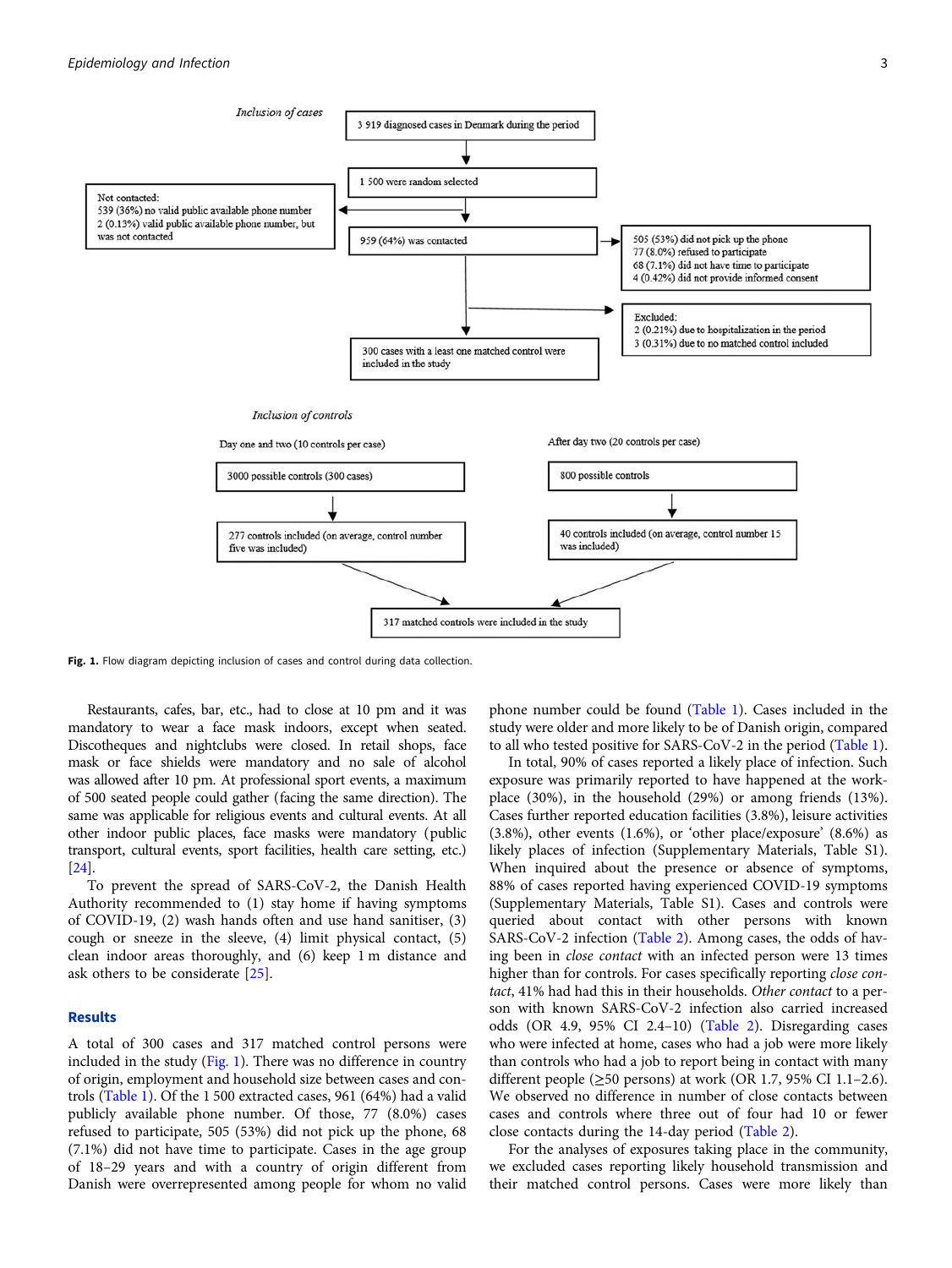<span id="page-3-0"></span>

| Table 1. Number and proportion of all persons who tested RT-PCR-positive for SARS-CoV-2 in Denmark in the period (4-6 December 2020), included cases and |  |  |  |  |  |  |  |
|----------------------------------------------------------------------------------------------------------------------------------------------------------|--|--|--|--|--|--|--|
| controls by demographic characteristics and P value of test for deviations                                                                               |  |  |  |  |  |  |  |

| Demographic characteristics        | RT-PCR-positive<br>$(n = 3919), n$ (%) | Included cases<br>$(n = 300), n$ (%) | $P$ value <sup>a</sup> | Matched controls<br>$(n=317), n$ (%) | $P$ value <sup>b</sup> |
|------------------------------------|----------------------------------------|--------------------------------------|------------------------|--------------------------------------|------------------------|
| Age group                          |                                        |                                      | < 0.05                 |                                      |                        |
| 18-29 years                        | 1346 (34)                              | 82 (27)                              |                        | 86 (27)                              |                        |
| 30-44 years                        | 1140 (29)                              | 75 (25)                              |                        | 80 (25)                              |                        |
| 45-59 years                        | 1183 (30)                              | 110 (37)                             |                        | 113 (36)                             |                        |
| $60-65$ years                      | 250(6.4)                               | 33(11)                               |                        | 38(12)                               |                        |
| Sex                                |                                        |                                      | 0.367                  |                                      |                        |
| Male                               | 1906 (49)                              | 154 (51)                             |                        | 166 (52)                             |                        |
| Female                             | 2013 (51)                              | 146 (49)                             |                        | 151 (48)                             |                        |
| Region                             |                                        |                                      | 0.172                  |                                      |                        |
| Capital Region of Denmark          | 2229 (57)                              | 149 (50)                             |                        | 155 (49)                             |                        |
| Region Zealand                     | 508 (13)                               | 44 (15)                              |                        | 47 (15)                              |                        |
| Region of Southern Denmark         | 386 (9.8)                              | 32(11)                               |                        | 36(11)                               |                        |
| Central Denmark Region             | 665 (17)                               | 62(21)                               |                        | 65 (21)                              |                        |
| North Denmark Region               | 131(3.3)                               | 13(4.3)                              |                        | 14 (4.4)                             |                        |
| Country of origin                  |                                        |                                      | < 0.05                 |                                      | 0.130                  |
| Danish                             | 2992 (76)                              | 256 (85)                             |                        | 285 (90)                             |                        |
| First or second generation western | 253(6.5)                               | 17(5.7)                              |                        | 15(4.7)                              |                        |
| Non-western immigrant              | 674 (17)                               | 27(9)                                |                        | 16(5.1)                              |                        |
| Missing                            | $\bar{ }$                              | $\overline{\phantom{a}}$             |                        | $1 (-)$                              |                        |
| Employment <sup>c</sup>            |                                        |                                      |                        |                                      | 0.104                  |
| Employed                           |                                        | 216 (72)                             |                        | 235 (74)                             |                        |
| Under education                    |                                        | 51 (17)                              |                        | 36(11)                               |                        |
| Retired                            |                                        | 10(3.3)                              |                        | 19(6.0)                              |                        |
| Other                              |                                        | 22(7.4)                              |                        | 27(8.5)                              |                        |
| Missing                            |                                        | $1 (-)$                              |                        | $\overline{\phantom{a}}$             |                        |
| Household sizec.d                  |                                        |                                      |                        |                                      | 0.108                  |
| $\mathbf{1}$                       |                                        | 30(10)                               |                        | 50(16)                               |                        |
| $\overline{2}$                     |                                        | 98 (33)                              |                        | 87 (27)                              |                        |
| 3                                  |                                        | 63 (21)                              |                        | 69 (22)                              |                        |
| $\overline{4}$                     |                                        | 75 (25)                              |                        | 86 (27)                              |                        |
| $\geq 5$                           |                                        | 34 (11)                              |                        | 25(7.9)                              |                        |

<sup>a</sup>Difference between persons who tested RT-PCR-positive for SARS-CoV-2 and included cases.

**bDifference between included cases and controls.** 

<sup>c</sup>Details were only available among participants.

<sup>d</sup>Number of registered persons on the same address.

control persons to report attending events where they or others were singing (OR 2.1, 95% CI 1.1–4.1) and having been in a fitness centre (OR 1.8, 95% CI 1.1–2.8) ([Table 3](#page-5-0)). No difference was observed for participation in other indoor or outdoor sports activities. Participating in private social events with several participants, religious events, sport events as spectators, visiting bars or attending indoor cultural events were positively but nonsignificantly associated with SARS-CoV-2 infection [\(Table 3\)](#page-5-0). For visits to bars, an association was found when asked if alcohol consumption was involved (OR 10, 95% CI 1.5–65). In contrast, controls more often than cases reported having been to restaurants (OR 0.6, 95% CI 0.4–1.0) and shops other than grocery shops (OR 0.6, 95% CI 0.4–1.0).

We observed no difference among cases and controls in their reported compliance concerning: good hand hygiene, wearing masks when required, frequent cleaning at home, keeping minimum 1m distance to other people, avoiding places with many other people, minimising/limiting activities involving contact with other people and showing good cough and sneeze etiquette. Compliance with imposed measures and hygiene advice was generally indicated by more than 90% of the participants ([Table 3](#page-5-0)).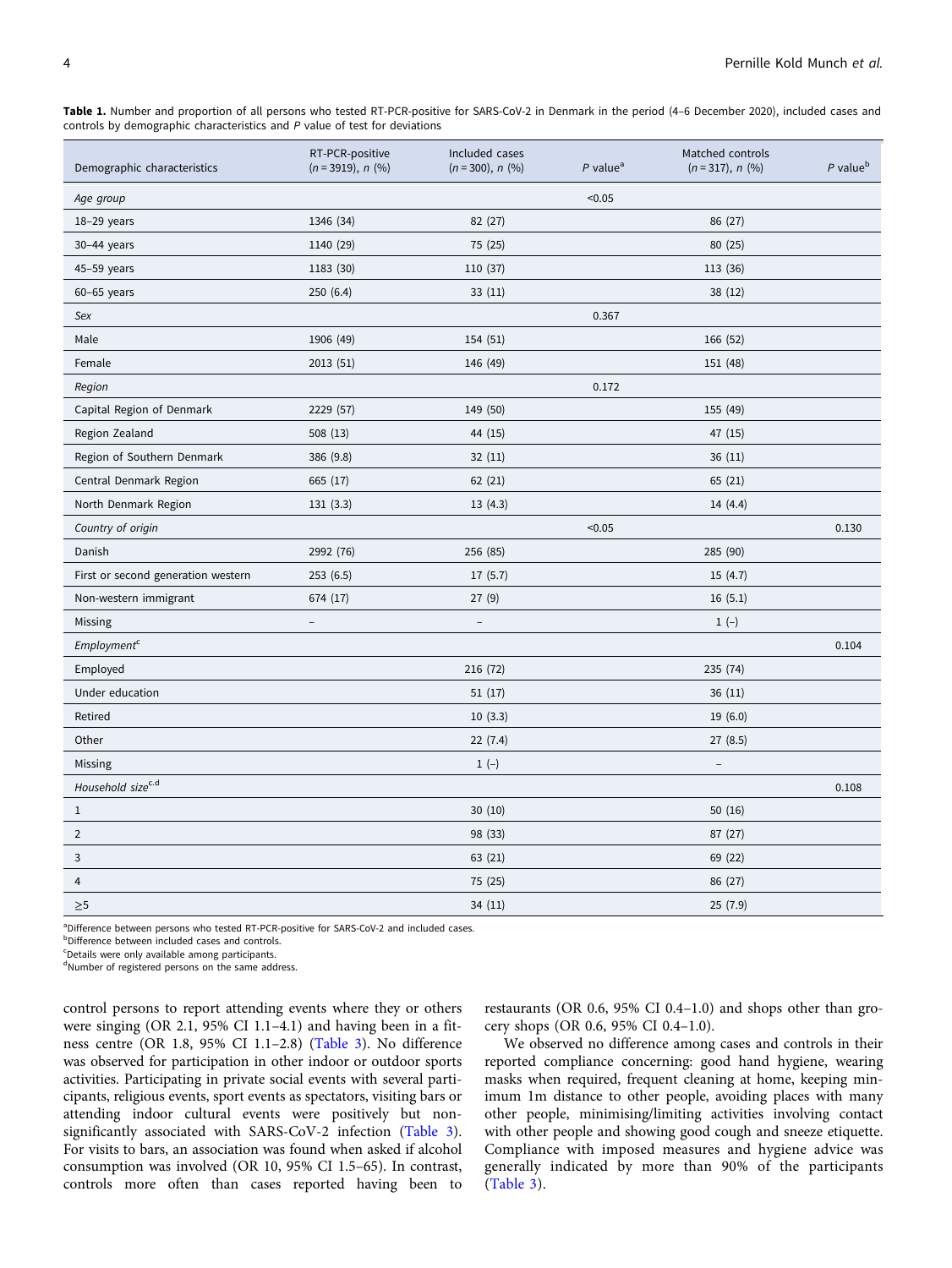<span id="page-4-0"></span>Table 2. Number, proportion and odds ratio related to contact with a person with known SARS-CoV-2 infection and number of contacts, Denmark, November 2020

| Items ( <i>n</i> cases/ <i>n</i> controls)                         | Cases $(n = 300)$ , $n$ (%) | Controls $(n = 317)$ , $n$ (%) | OR (95% CI)                        |
|--------------------------------------------------------------------|-----------------------------|--------------------------------|------------------------------------|
| Close contact                                                      | 124(41)                     | 22(6.9)                        | 13 $(6.7-25)^a$                    |
| Other contact                                                      | 164 (55)                    | 39(12)                         | 4.9 $(2.4-10)^{b}$                 |
| Close contact in the household $(122/22)^{c}$                      | 50(41)                      | 3(14)                          | 5.03 $(1.26-20)^d$                 |
| More than 10 close contacts $(208/221)^e$                          | 55 (26)                     | 56 (25)                        | $1.08$ $(0.68-1.73)$ <sup>f</sup>  |
| Number of close contacts $(208/221)^e$                             |                             |                                |                                    |
| $0 - 10$                                                           | 153 (74)                    | 165 (75)                       | $1$ (ref.)                         |
| $11 - 20$                                                          | 33(16)                      | 38(17)                         | $1.04$ (0.60-1.83) <sup>t</sup>    |
| $21 - 50$                                                          | 14(6.7)                     | 15(6.8)                        | $0.80$ $(0.35-1.83)$ <sup>f</sup>  |
| >50                                                                | 8(3.8)                      | 3(1.4)                         | 3.00 $(0.77 - 11.74)$ <sup>f</sup> |
| Contact with many different people during work $(148/235)^8$       | 58 (39)                     | 67 (29)                        | 1.66 $(1.06 - 2.60)^f$             |
| Contact during work (148/235)                                      |                             |                                |                                    |
| No contact (working from home, alone at the office, etc.)          | 14 (9.5)                    | 37(16)                         | $1$ (ref.)                         |
| Same people - not more than 50 different people (office, etc.)     | 73 (49)                     | 128 (54)                       | 1.61 $(0.79-3.27)^d$               |
| Many different people (working within the healthcare, shops, etc.) | 58 (39)                     | 67 (29)                        | 2.48 $(1.19-5.17)$ <sup>d</sup>    |

<sup>a</sup>mOR adjusted for other contact, country of origin and household size.

<sup>b</sup>mOR adjusted for close contact, country of origin ad household size.

Close contact with a person with known COVID-19 in the household vs. close contact with a person with known COVID-19 other than in the household.<br><sup>d</sup>OP adjusted for sex ago, region, country of erigin and household size.

OR adjusted for sex, age, region, country of origin and household size.

e Analysis performed without household transmission.

f mOR adjusted for country of origin and household size.

<sup>g</sup>Contact with many different people vs. contact with the same, no contact or other during work.

### **Discussion**

In this national case-control study of determinants associated with SARS-CoV-2 infection, we found that having had contact, in particular close contact, to another person with a known SARS-CoV-2 infection was strongly associated with infection. Community exposures associated with infection were participation in events where people sang, fitness centres and consumption of alcohol in a bar. Other community exposures appeared not to be associated with infection, e.g. supermarkets, public transport and restaurants.

Other studies have also found that contact with a known person infected with SARS-CoV-2 is the main risk factor for infection [\[10,](#page-6-0) [13](#page-7-0), [17,](#page-7-0) [26](#page-7-0)]. Further, we found that cases were more likely to have had close contact within the household, where controls were more likely to have close contact at work. Household transmission appears to play an import role in the transmission of SARS-CoV-2 infection  $[8-10]$  $[8-10]$  $[8-10]$  $[8-10]$  $[8-10]$ . As reported elsewhere, the risk of transmission seemed to be higher if the infected close contact showed symptoms of COVID-19 [[8](#page-6-0)]. Outside of the household, having a job involving contact with many different people during the day was associated with an increased risk, a finding that has also been reported by others [\[13\]](#page-7-0). Different job types have previously been found to be associated with COVID-19. In Denmark, mink workers have been found to have high occupational risk [\[27](#page-7-0)] and another study found that health care workers had higher levels of antibodies against SARS-CoV-2 than blood donors [[28\]](#page-7-0), while researchers in Norway found different patterns in occupational risk in the first and the second wave of infection [[29\]](#page-7-0). In France, office work without teleworking was found to increase the risk of SARS-CoV-2 [\[18\]](#page-7-0).

In this study, we investigated community exposures in a situation where a number of societal restrictions were already in place [\[24\]](#page-7-0) and where vaccines had not yet been licensed and introduced in Denmark [\[30](#page-7-0)]. Overall, we found few determinants for community transmission. This may indicate that the rules and restrictions that were in place at the time were effective, although most activities were merely restricted rather than fully closed-down. In support of this, we found that the vast majority of both cases and controls reported to comply with restrictions and official advice. In other surveys from 2020, Danes have been found to trust health authorities and to show high degrees of compliance with the national policy to limit the transmission of COVID-19 [\[31,](#page-7-0) [32](#page-7-0)]. Use of a fitness centre was found to be associated with SARS-CoV-2 infection; this was also one of only few activities found as risk factors in another (unpublished) Danish study [\[33\]](#page-7-0). This finding may be expected, as a large number of individuals might be present with deep breathing and excretion of aerosols, close interactions might occur, the likelihood of touching the same infected items might be high and recycled air might increase the risk of transmission compared to outdoor activities. In line with this, and a systematic review [[34\]](#page-7-0), we found no association with outdoor sports activities and SARS-CoV-2 infection. However, contrary to findings from France, we saw no association with other indoor sports activities [[18\]](#page-7-0). More focused studies are needed in order to determine which exposures – for instance type of training, length of work out, ventilation, etc. – in fitness centres play a role in the association with COVID-19.

We found having participated in events involving singing to be associated with SARS-CoV-2 infection. Participation in choirs or similar group singing activities has been banned in some countries due to high infection rates and outbreaks and the airflow pattern during singing has been investigated [\[35](#page-7-0)]. Consumption of alcohol at bars was found to be associated with SARS-CoV-2. A recent study examined the behaviour of consumers and staff at bars upon the re-opening. Despite the rules and guidance, the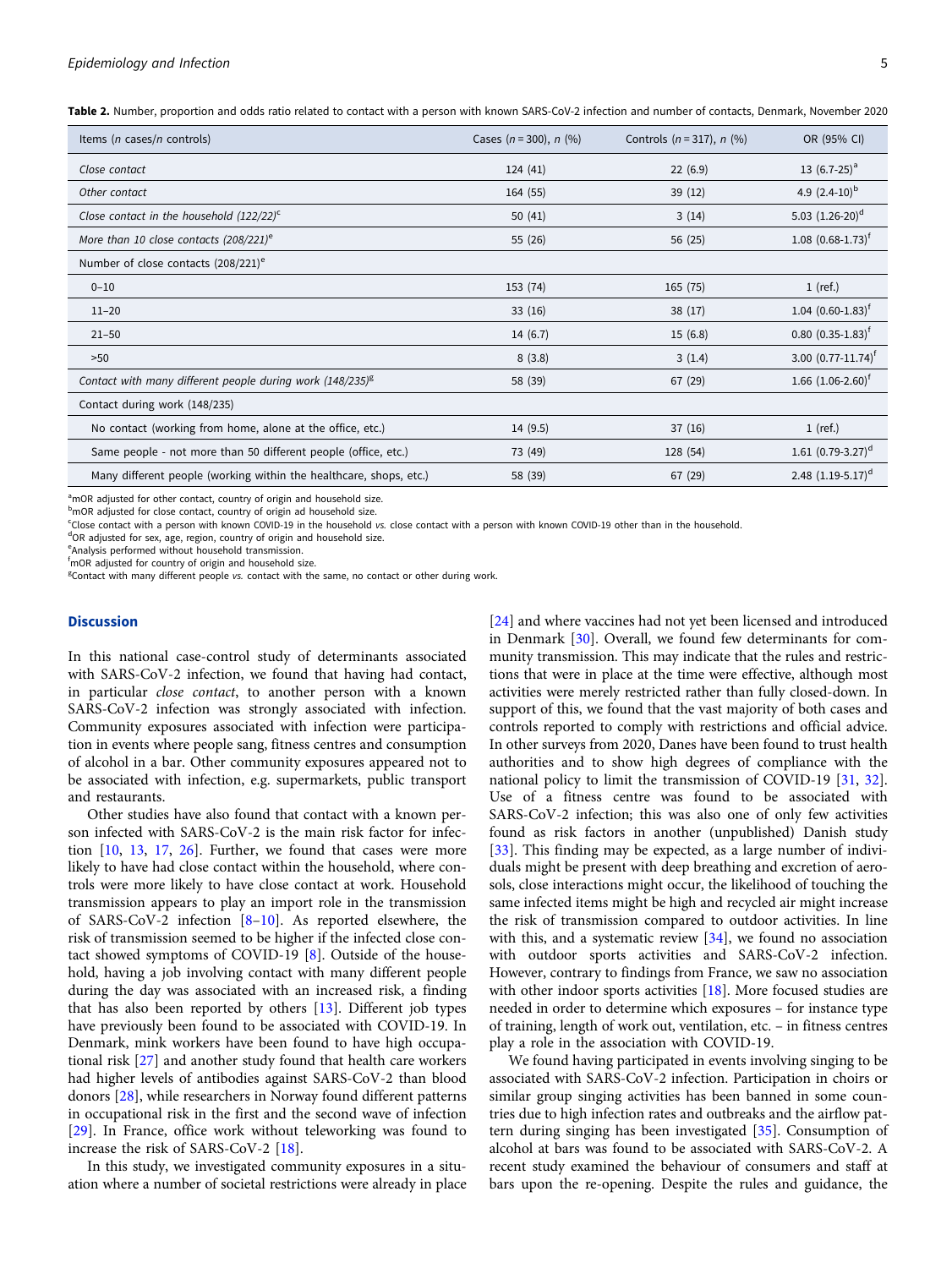<span id="page-5-0"></span>Table 3. Number, proportion and odds ratios related to community exposures and protective behaviour without household transmission. Denmark, November 2020

| Community exposures ( <i>n</i> cases/ <i>n</i> controls) <sup>a</sup> | Cases ( $n = 208$ ), $n$ (%) | Controls $(n = 221)$ , n $(\%)$ | OR (95% CI)                     |
|-----------------------------------------------------------------------|------------------------------|---------------------------------|---------------------------------|
| Restaurant                                                            | 79 (38)                      | 107 (48)                        | $0.64$ $(0.43-0.96)^{b}$        |
| Indoor vs. outdoor (79/156)                                           | 74 (94)                      | 150 (96)                        | $0.75$ $(0.20-2.77)^c$          |
| Evening vs. day (79/98)                                               | 59 (75)                      | 98 (63)                         | 1.79 $(0.94 - 3.43)^c$          |
| Alcohol vs. no alcohol (79/156)                                       | 6(7.6)                       | 12(7.7)                         | $0.85$ $(0.28-2.57)^c$          |
| Bar                                                                   | 35(17)                       | 29(13)                          | 1.42 $(0.82 - 2.46)^b$          |
| Evening vs. day (35/40)                                               | 32 (91)                      | 37 (93)                         | 4.53 $(0.21-99)^c$              |
| Alcohol vs. no alcohol (35/40)                                        | 26 (74)                      | 24 (60)                         | 10 $(1.53-65)^c$                |
| Indoor cultural events                                                | 47 (23)                      | 41 (19)                         | 1.36 $(0.85-2.18)^{b}$          |
| Alcohol vs. no alcohol (47/57)                                        | 6(13)                        | 6(11)                           | $0.61$ $(0.13-2.79)^c$          |
| Spectator at sport events                                             | 9(4.3)                       | 8(3.6)                          | 1.74 $(0.54 - 5.63)^b$          |
| Indoor fitness centre                                                 | 60 (29)                      | 44 (20)                         | 1.77 $(1.11-2.84)^{b}$          |
| Indoor sport activities                                               | 24(12)                       | 22(10)                          | 1.05 $(0.55-2.03)^{b}$          |
| Outdoor sport activities                                              | 15(7.2)                      | 21(10)                          | $0.79$ $(0.38-1.65)^{b}$        |
| Shopping (grocery)                                                    | 192 (92)                     | 210 (95)                        | $0.62$ (0.28-1.38) <sup>b</sup> |
| Shopping (other)                                                      | 124 (60)                     | 155 (70)                        | 0.64 $(0.43 - 0.95)^{b}$        |
| Private social events <10 persons                                     | 79 (38)                      | 99 (45)                         | $0.80~(0.53-1.21)^b$            |
| Alcohol vs. no alcohol (79/140)                                       | 22 (28)                      | 33 (24)                         | 0.97 $(0.47 - 2.02)^c$          |
| Adheres to the official guidelines (79/140)                           | 38 (48)                      | 71(51)                          | $0.91(0.49-1.68)^c$             |
| Private social events 10-20 persons                                   | 11(5.3)                      | 17(7.7)                         | 0.64 $(0.28-1.45)^{b}$          |
| Private social events >20 persons                                     | 6(2.9)                       | 2(0.90)                         | 3.27 $(0.65-17)^b$              |
| Public transport                                                      | 75 (36)                      | 82 (37)                         | 1.00 $(0.63 - 1.57)^b$          |
| Rush hours (75/123)                                                   | 28 (37)                      | 45 (37)                         | 1.03 $(0.51 - 2.06)^c$          |
| Religious events                                                      | 17(8.2)                      | 9(4.1)                          | 1.99 $(0.85-4.65)^b$            |
| Events with singing                                                   | 29 (14)                      | 19 (8.6)                        | 2.08 $(1.06-4.08)^{b}$          |
| Prevention of infection <sup>d</sup>                                  |                              |                                 |                                 |
| Good hand hygiene                                                     | 204 (98)                     | 219 (99)                        | 1.98 $(0.35-11)^{b}$            |
| Cough or sneeze into sleeve                                           | 207 (100)                    | 218 (99)                        | 0.45 $(0.04-4.51)^{b}$          |
| Cleaning                                                              | 187 (90)                     | 192 (87)                        | $0.80~(0.43 - 1.48)^{b}$        |
| Keeps minimum 1 m distance                                            | 193 (93)                     | 206 (93)                        | 1.11 $(0.50-2.44)^{b}$          |
| Avoid places with many people                                         | 191 (92)                     | 196 (89)                        | $0.69$ $(0.36-1.34)^{b}$        |
| Minimise activities where you have contact with other people          | 189 (91)                     | 203 (92)                        | 0.93 $(0.45-1.92)^{b}$          |
| Wear face mask when required                                          | 206 (99)                     | 216 (98)                        | 0.44 $(0.08-2.36)^{b}$          |

For each exposure, the distribution for cases and controls and the mOR are shown without household transmission. For the detailed conditions, all controls are included, and the ORs are shown.

<sup>a</sup> Never *vs.* at least once in the 14 days prior to illness onset.<br>**b**<sub>m</sub>OP adjusted for country of origin and bousehold size

b<sub>mOR adjusted for country of origin and household size.</sub>

<sup>c</sup>OR adjusted for sex, age, region, country of origin and household size.

dAlways or often versus rarely or never.

authors observed close physical interaction especially when customers were drinking, which might explain the association [[36](#page-7-0)–[38\]](#page-7-0). Eating at restaurants, on the other hand, was not found to be associated with infection. At the time of the study, restaurants had to close at 10 pm, with a minimum distance of 2 m between guests from separate parties and a requirement for guests to wear masks when not seated. With this study, we were not able to identify activities that would have been associated with COVID-19 in a situation without restriction in place, but could only identify any residual risk associated with activities under the given restrictions. Nevertheless, the mentioned restrictions appear to have been adequate to prevent transmission under the circumstances. Shortly after this study was performed, additional restrictions were introduced, including a closure of fitness centres, bars were shut down, and restaurants became open for takeaway sales only. In that situation, it would not have been possible to study if these societal activities were associated with infection.

A methodological strength of the study was the random sampling of cases and matched controls, followed by a matched statistical analysis, which minimises selection bias. Denmark had one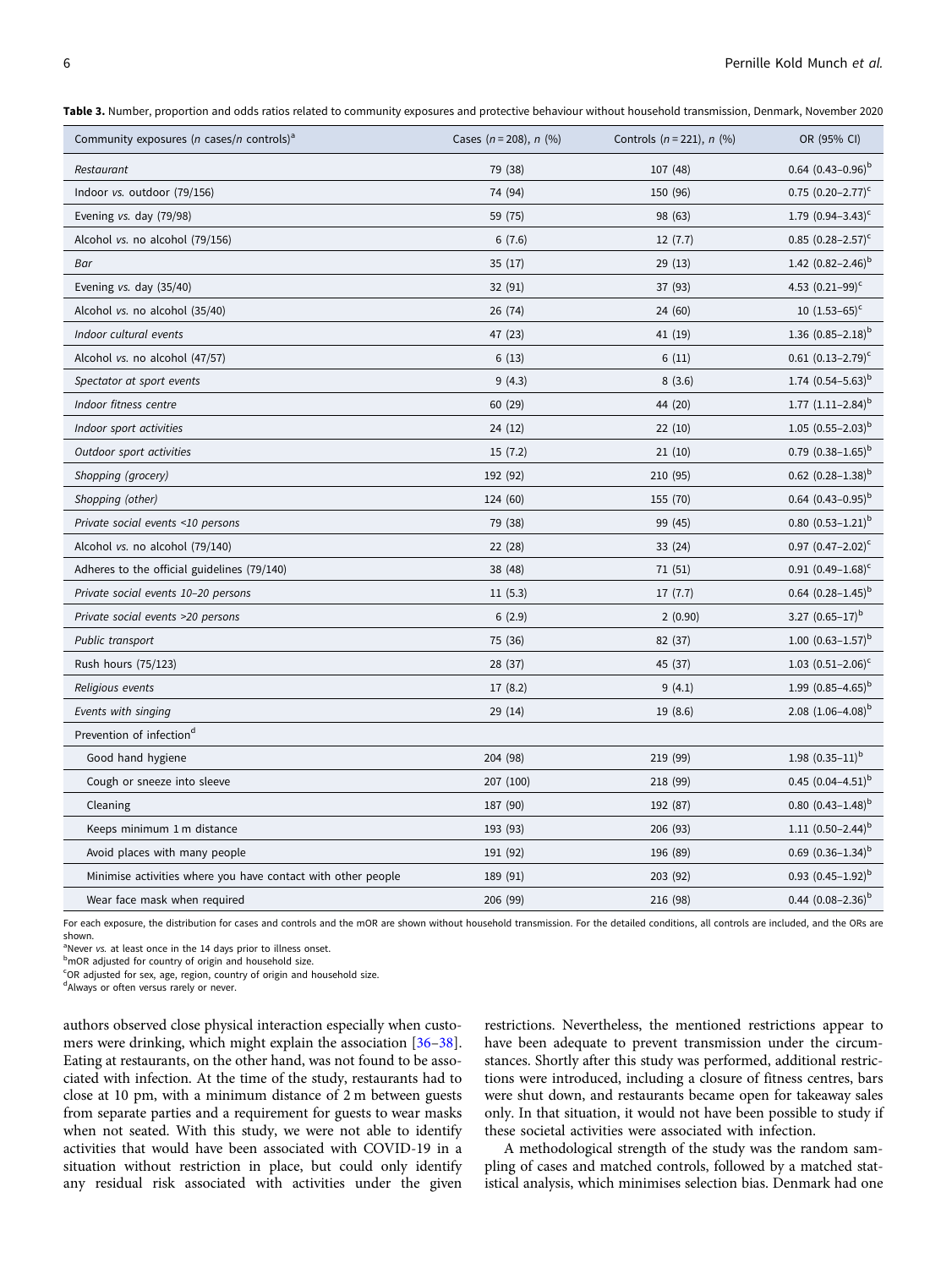<span id="page-6-0"></span>of Europe's highest test capacities with easy and free access to PCR test, and all close contacts were offered testing at day 4 and 6 after exposure [[19\]](#page-7-0). This reduces the risk of including undiagnosed cases as controls. Further, we were able to adjust for country of origin and household size through access to public registers. Telephone interviews done over a short period of time will likely result in more precise and complete answers compared to a set-up using postal questionnaires. We were also able to exclude cases likely infected in the household when doing the community exposure analysis.

Limitations to the study include the sample size. Some community exposures were vaguely associated with SARS-CoV-2 infection, without reaching statistical significance. It is possible that these would have appeared as risk factors, if our study had had more power. These factors include attending private social events with several participants, religious events, sport events as spectator, visiting bars and attending indoor cultural events. Other potential limitations include a potential recall bias for selfreported contact and community exposures, if cases had better recollection than controls because they would have had time to consider the circumstances of the exposure. Additionally, selection bias may have affected the applicability of the results, if those who have a publicly available phone number choose to answer the phone and agree to participate had a different behaviour than those who did not. This might potentially explain the high degree of compliance with imposed measures and hygiene advice amongst the participants. For cases, we saw that nonwestern immigrants were underrepresented compared to the source population of all RT-PCR-confirmed cases at the time, and our results may not be applicable to this population. Potential systematic differences between cases and controls might work to both under- or overestimate the calculated odds ratios. For contact exposures, the participants were asked if they had had any contact with an infected person in the period of interest. This was defined by the participant themselves, and not the authority responsible for contact tracing. It should also be noted that the study was performed before vaccinations began and at a time when wild-type SARS-CoV-2 variants circulated in Denmark, i.e. before the introduction of the  $\alpha$ -variant [[39](#page-7-0)–[41\]](#page-7-0). It is possible that circulation of more infectious variants would have challenged the community restrictions that were in place when the study was performed.

In conclusion, this study was done in period of time where a number of partial restrictions were in place. It may appear that they have been efficient, since the majority of transmission took place via family members and colleagues. Several community exposures appeared not to be associated with any risk under the given restrictions, such as shopping in supermarkets, using public transport and going to restaurants, while singing, consuming alcohol and attending fitness centres were associated with increased transmission. These findings are useful when evaluating the COVID-19 measures and for planning potential future measures aiming to restrict epidemic disease transmission.

**Supplementary material.** The supplementary material for this article can be found at [https://doi.org/10.1017/S0950268821002478.](https://doi.org/10.1017/S0950268821002478)

Acknowledgements. We would like to thank all the participants in the study.

Author contributions. LE, LM, SE and TK conceptualised the study; CH, LE, LM, PM, SE and TK designed the study; LE, LM, PM and SE developed the tailored questionnaire; CH, LE and PM performed the data management and statistical analyses; LE, PM and SE drafted the first version of the manuscript. CH, LM and TK critically revised the manuscript. All authors critically reviewed and approved the final version of the manuscript.

Financial support. There was no external funding for this study.

#### Conflict of interest. None.

Ethical standards. The study was performed as a national disease surveillance project, registered with the Danish Data Protection Agency (reg no 20/10133) and approved regarding legal, ethical and cyber-security issues.

Code availability. Statistical analyses were conducted using STATA version 14.2.

Consent to participate. Participation was voluntary and participants received information about the selection procedure, risks associated with participation, data security, legal rights, including the right to withdraw from the study, and the use of their information at the start of the interview. The collaboration with the polling company was regulated by a data processing agreement and carried out on commercial terms.

Consent for publication. Not applicable.

Data availability statement. The collected data from this study may be made available from the corresponding authors upon reasonable request. Sources of publicly searchable databases are indicated in the introduction.

#### References

- 1. World Health Organization. WHO Director-General's opening remarks at the media briefing on COVID-19–11 March 2020. Available at [https://www.who.int/director-general/speeches/detail/who-director-gen](https://www.who.int/director-general/speeches/detail/who-director-general-s-opening-remarks-at-the-media-briefing-on-covid-19---11-march-2020)[eral-s-opening-remarks-at-the-media-briefing-on-covid-19---11-march-](https://www.who.int/director-general/speeches/detail/who-director-general-s-opening-remarks-at-the-media-briefing-on-covid-19---11-march-2020)[2020](https://www.who.int/director-general/speeches/detail/who-director-general-s-opening-remarks-at-the-media-briefing-on-covid-19---11-march-2020) (Accessed 7 October 2021).
- 2. World Health Organization. WHO Coronavirus (COVID-19) Dashboard. Available at <https://covid19.who.int/> (Accessed 7 October 2021).
- 3. Frederiksen M. Situationen kommer til at stille kæmpe krav til os alle sammen. Available at [https://www.regeringen.dk/nyheder/2020/statsminister](https://www.regeringen.dk/nyheder/2020/statsminister-mette-frederiksens-indledning-paa-pressemoede-i-statsministeriet-om-corona-virus-den-11-marts-2020/)[mette-frederiksens-indledning-paa-pressemoede-i-statsministeriet-om-corona](https://www.regeringen.dk/nyheder/2020/statsminister-mette-frederiksens-indledning-paa-pressemoede-i-statsministeriet-om-corona-virus-den-11-marts-2020/)[virus-den-11-marts-2020/](https://www.regeringen.dk/nyheder/2020/statsminister-mette-frederiksens-indledning-paa-pressemoede-i-statsministeriet-om-corona-virus-den-11-marts-2020/) (Accessed 7 October 2021).
- 4. Mens H et al. (2021) The hammer vs mitigation a comparative retrospective register study of the Swedish and Danish national responses to the COVID-19 pandemic in 2020. APMIS: acta pathologica, microbiologica, et immunologica Scandinavica 129, 384–392. doi: 10.1111/ apm.13133.
- 5. Statens Serum Institut. Statens Serum Institut covid-19-Denmark. Available at <https://experience.arcgis.com/experience/aa41b29149f24e20a4007a0c4e13db1d> (Accessed 7 October 2021).
- 6. Lyngse FP et al. (2020) COVID-19 transmission within Danish households: a nationwide study from lockdown to reopening. medRxiv. doi: 2020.2009.2009.20191239
- 7. European Centre for Disease Prevention and Control. COVID-19 country overviews. Available at [https://covid19-country-overviews.ecdc.europa.](https://covid19-country-overviews.ecdc.europa.eu/#11_Denmark) [eu/#11\\_Denmark](https://covid19-country-overviews.ecdc.europa.eu/#11_Denmark) (Accessed 7 October 2021).
- 8. Liu T et al. (2020) Risk factors associated with COVID-19 infection: a retrospective cohort study based on contacts tracing. Emerging Microbes & Infections 9, 1546–1553. doi: 10.1080/22221751.2020.1787799.
- 9. Wang Z et al. (2020) Household transmission of SARS-CoV-2. Journal of Infection 81, 179–182. Published online: 10 April 2020. doi: 10.1016/ j.jinf.2020.03.040.
- 10. Lyngse FP et al. (2021) Increased transmissibility of SARS-CoV-2 lineage B.1.1.7 by age and viral load: evidence from Danish households. medRxiv. doi: 2021.2004.2016.21255459
- 11. Costa SF et al. (2020) SARS-CoV-2 seroprevalence and risk factors among oligo/asymptomatic healthcare workers(HCW): estimating the impact of community transmission. Clinical Infectious Diseases 73, e1214–e1218. Published online: 13 December 2020. doi: 10.1093/cid/ciaa1845.